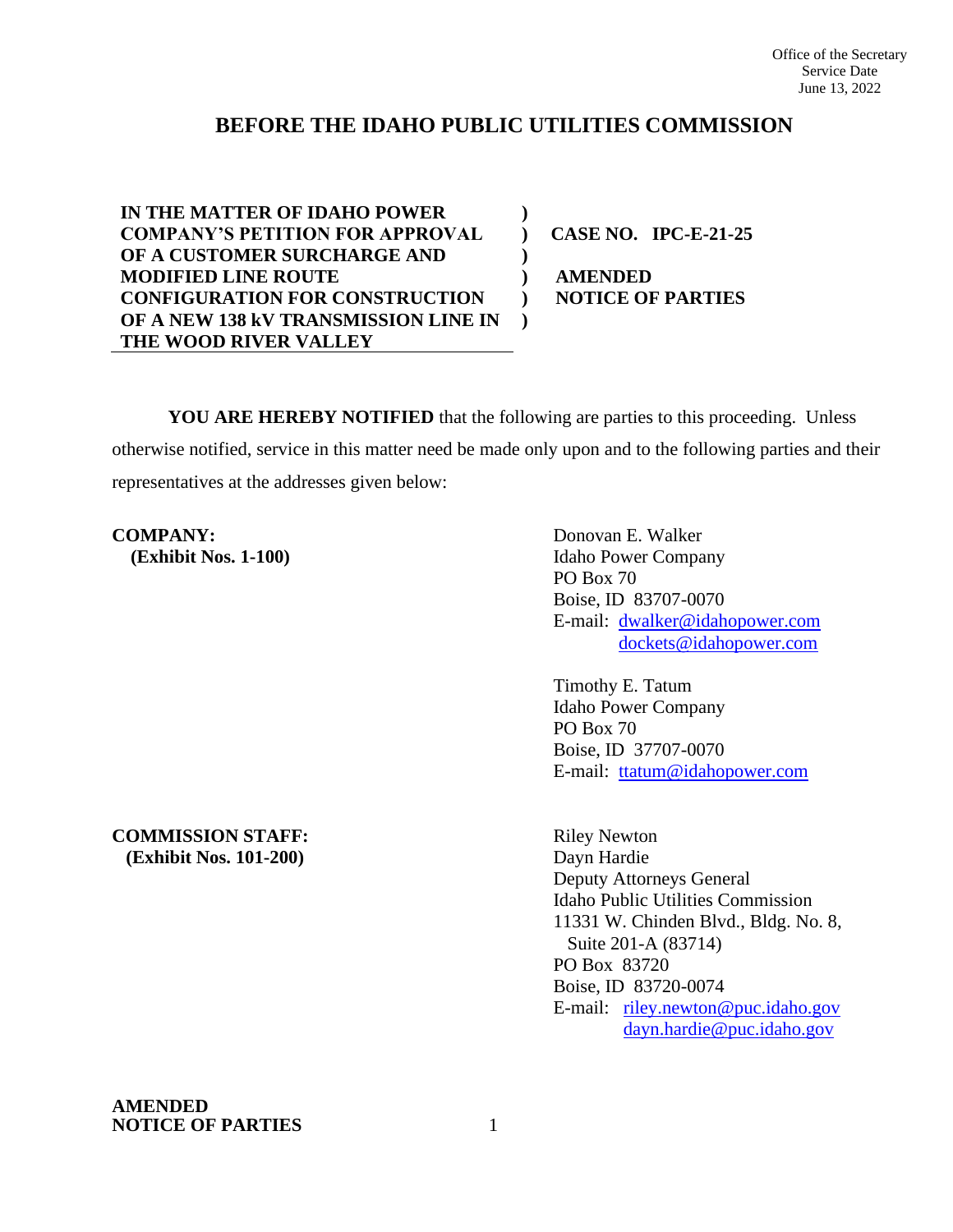## **KIKI LESLIE A. TIDWELL,** *pro se***:** Kiki Leslie A. Tidwell, *pro se* **(Exhibit Nos. 201-300)** 704 N. River St. #1

## **BLAINE COUNTY BOARD OF Ronald L. Williams COUNTY COMMISSIONERS:** Williams Bradbury, P.C. **(Exhibit Nos. 301-400)** PO Box 388

## **COX COMMUNICATIONS:** C. Tom Arkoosh **(Exhibit Nos. 401-500)** Arkoosh Law Offices

Hailey, ID 83333 E-mail: [ktidwell2022@gmail.com](mailto:ktidwell2022@gmail.com)

Boise, ID 83701 E-mail: [ron@williamsbradbury.com](mailto:ron@williamsbradbury.com)

Timothy K. Graves Chief Deputy Prosecuting Attorney 219 First Avenue South Suite 201 Hailey, ID 83333 E-mail: [tgraves@co.blaine.id.us](mailto:tgraves@co.blaine.id.us)

#### **Electronic Copies Only:**

Bradley G. Mullins MW Analytics, Energy & Utilities E-Mail: [brmullins@mwanalytics.com](mailto:brmullins@mwanalytics.com)

913 W. River St., Suite 450 PO Box 2900 Boise, ID 83701 E-mail: [tom.arkoosh@arkoosh.com](mailto:tom.arkoosh@arkoosh.com) [erin.cecil@arkoosh.com](mailto:erin.cecil@arkoosh.com)

**Electronic Copies Only:** Mark DiNunzio E-Mail: [mark.DiNunzio@cox.com](mailto:mark.DiNunzio@cox.com)

#### **AMENDED NOTICE OF PARTIES** 2